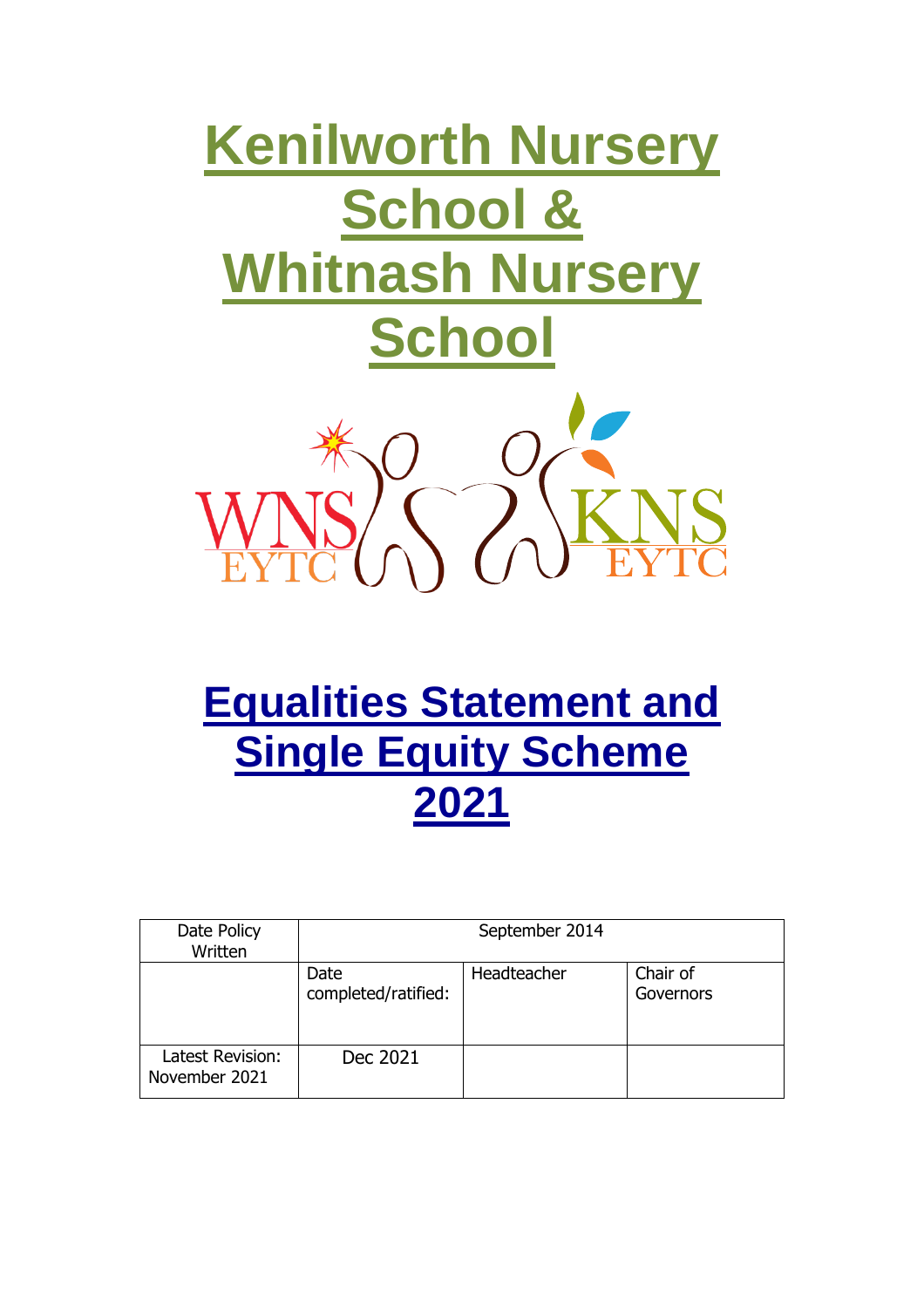**Vision and Values Vision**: '*Celebrating the uniqueness of every child"*

# **EQUALITY STATEMENT**

# **Our equality vision and the values that underpin School life**

*At Kenilworth and Whitnash Nursery Schools we are committed to ensuring that every member of the community feels valued, enabled and enriched.* 

*We are committed to the equality of education and opportunity for all children, staff, parents and carers receiving services from the Schools, irrespective of race, gender, disability, faith, religion or socio-economic background.* 

*We aim to develop a culture of inclusion, diversity and community cohesion in which all those connected to the Schools feel proud of their identity and able to participate fully in the life of the Schools.* 

*The achievement of children is carefully observed and we will use this understanding to support children thinking together with their families, raise standards and ensure inclusive teaching, support and learning.* 

*We tackle discrimination by the positive promotion of equality, challenging bullying and stereotypes and create an environment which champions respect for all. At Kenilworth and Whitnash Nursery Schools we believe that diversity is a strength, which should be respected and celebrated by all those who learn, teach and visit.* 

# **Equality Objectives**

**At Kenilworth and Whitnash Nursery and Early Years Hub, staff, governors and parents work in partnership with the local community and other stakeholders to create inclusive Schools where everyone feels safe, welcome, respected and valued. We strive to create an educational environment, which is challenging, stimulating, creative and enjoyable. All participants are supported and encouraged to achieve their own potential, making the difference in becoming independent and lifelong learners who are able to make a positive contribution to our society** 

#### **Aims**

- **To provide warm, friendly, welcoming environment where partnerships are built, valued and understood so we may work co-responsibly to support every child to achieve their potential**
- **To work together to support children to understand their roles as young citizens and to value their rights and the rights of others.**
- **To provide a rich and stimulating environment enabling the unique child to become a competent learner**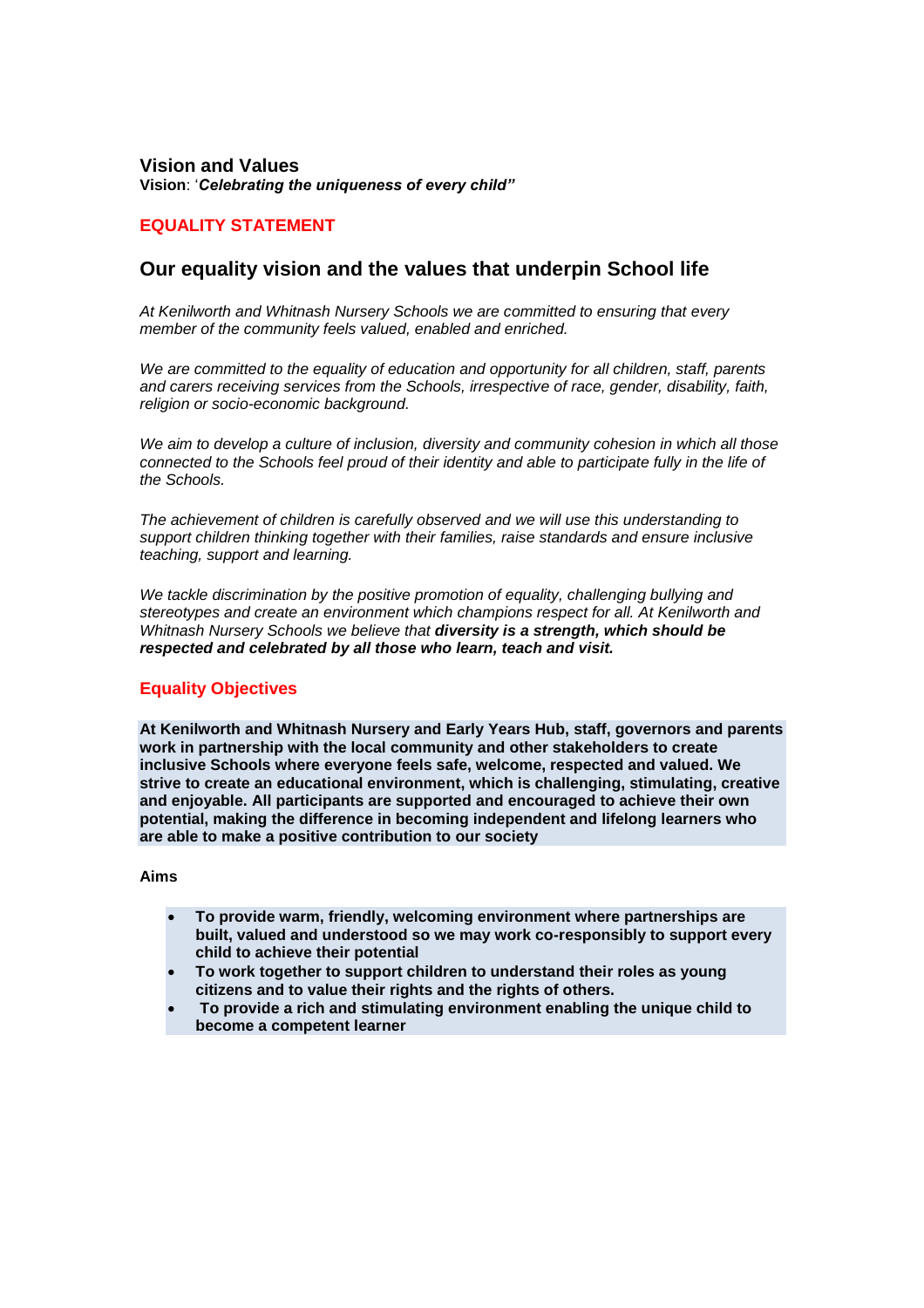**Core Principles:** In fulfilling our legal obligations we will be guided by nine core principles:

Principle 1: All learners are of equal value.

Principle 2: We recognise, welcome and respect diversity.

Principle 3: We foster positive attitudes and relationships, and a shared sense of cohesion and belonging.

Principle 4: We observe good equalities practice, including staff recruitment, retention and development. Principle

5: We aim to reduce and remove existing inequalities and barriers.

Principle 6: We consult and involve widely.

Principle 7: We strive to ensure that society as a whole will benefit.

Principle 8: we will base our practices on sound evidence.

Principle 9: we will formulate and publish specific and measurable objectives.

# **Legal Background - The duties that underpin our scheme**

Our School is committed to meeting its public sector statutory duties as detailed below. We understand that the duties apply to service delivery and employment and staff management as well as policy development and implementation.

#### **General Duty under the Equality Act 2010:**

The purpose of this policy is to set out how our practice and policies have due regard to the need to:

- **eliminate discrimination**, harassment, victimisation and any other conduct that is prohibited by or under this Act.
- **advance equality of opportunity** between persons who share a relevant protected characteristic and persons who do not share it
- **foster good relations** between persons who share a relevant protected characteristic and persons who do not share it.

#### **The Specific Duties of the Act enable schools to meet their obligations under the Public Sector Equality Duty (PSED)**

**The specific duties require schools to:**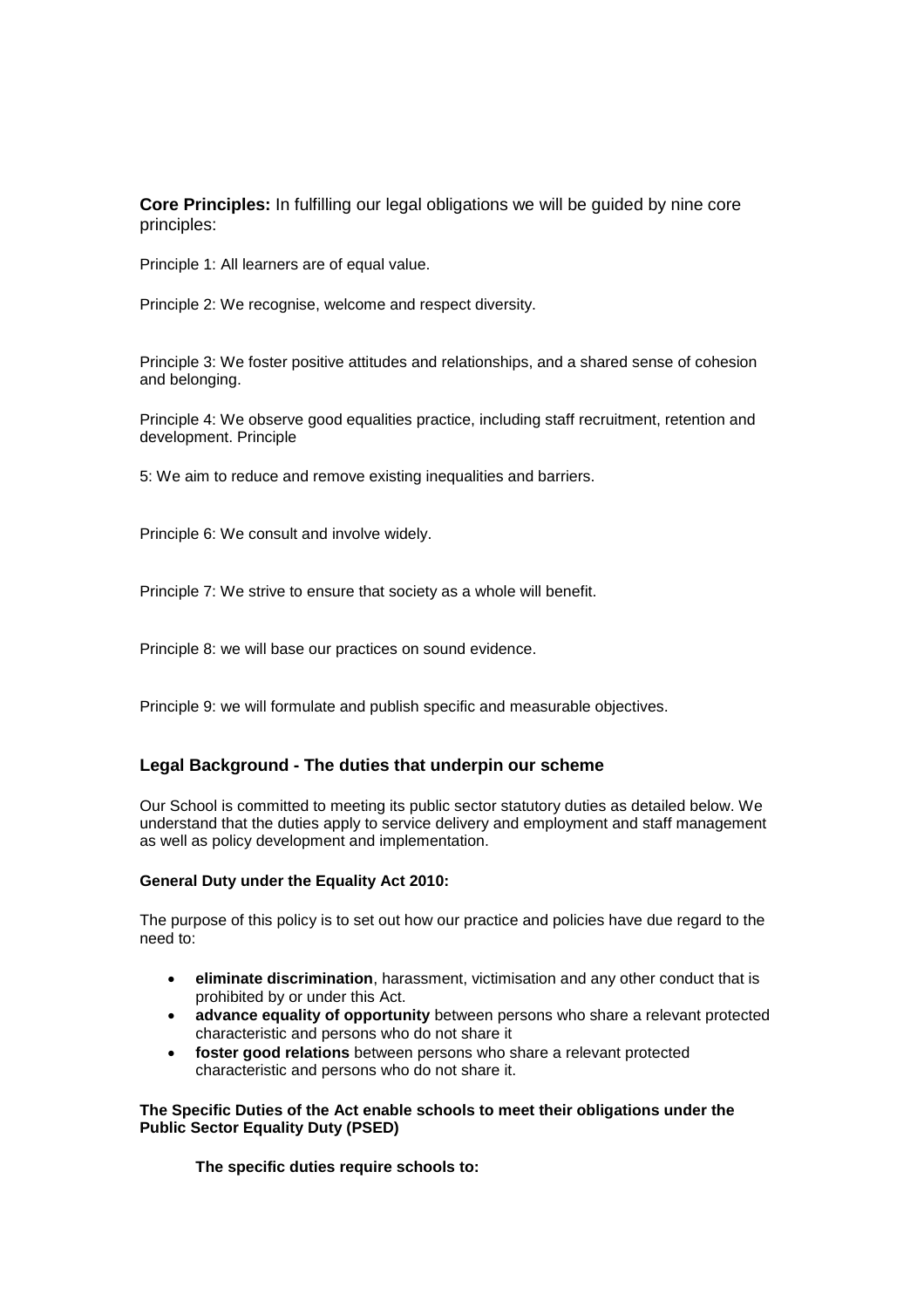- Publish annually information quantitative and qualitative, showing compliance with the public sector equality duty (PSED) set out in clause 149 of the Equality Act 2010.
- To set every four years one or more specific measurable equality objectives that furthers the aims of the equality duty.

# **Protected Characteristics**

The Equality At 2010 protects children from discrimination and harassment based on protected characteristics. We understand the principle of the Act and the work needed to ensure that those with protected characteristics are not discriminated against and are given equality of opportunity.

*The protected characteristics for school provisions are:* 

- *age (for staff and adult users only)*
- *disability*
- *ethnicity and race*
- *gender (sex)*
- *gender identity and reassignment (for staff and adult users)*
- *pregnancy, maternity and breast feeding (for staff and adult users)*
- *religion and belief*
- *sexual orientation (for staff and adult users)*
- *Marriage and Civil Partnership (for employees)*

In order to meet our general duties, listed above, the law (for schools) requires us to undertake some specific duties to demonstrate how we meet the general duties. These are to:

- Publish equality information to demonstrate compliance with the general duty across its functions *However, we will not publish any information that can specifically identify any individual child or adult, due to the small size of our pupil cohorts and staff teams specific data is not included here.*
- Prepare and publish equality objectives To do this we will collect data related to the protected characteristics above and analyse this data to determine our focus for our equality objectives. The data will be assessed across our core provisions as a school and Ofsted registered childcare provider.

This will include the following functions:

- Admissions
- Attendance
- Attainment
- Exclusions
- Prejudice related incidents

Our objectives will detail how we will ensure equality is applied to the services listed above, however where we find evidence that other functions have a significant impact on any particular group we will include work in this area.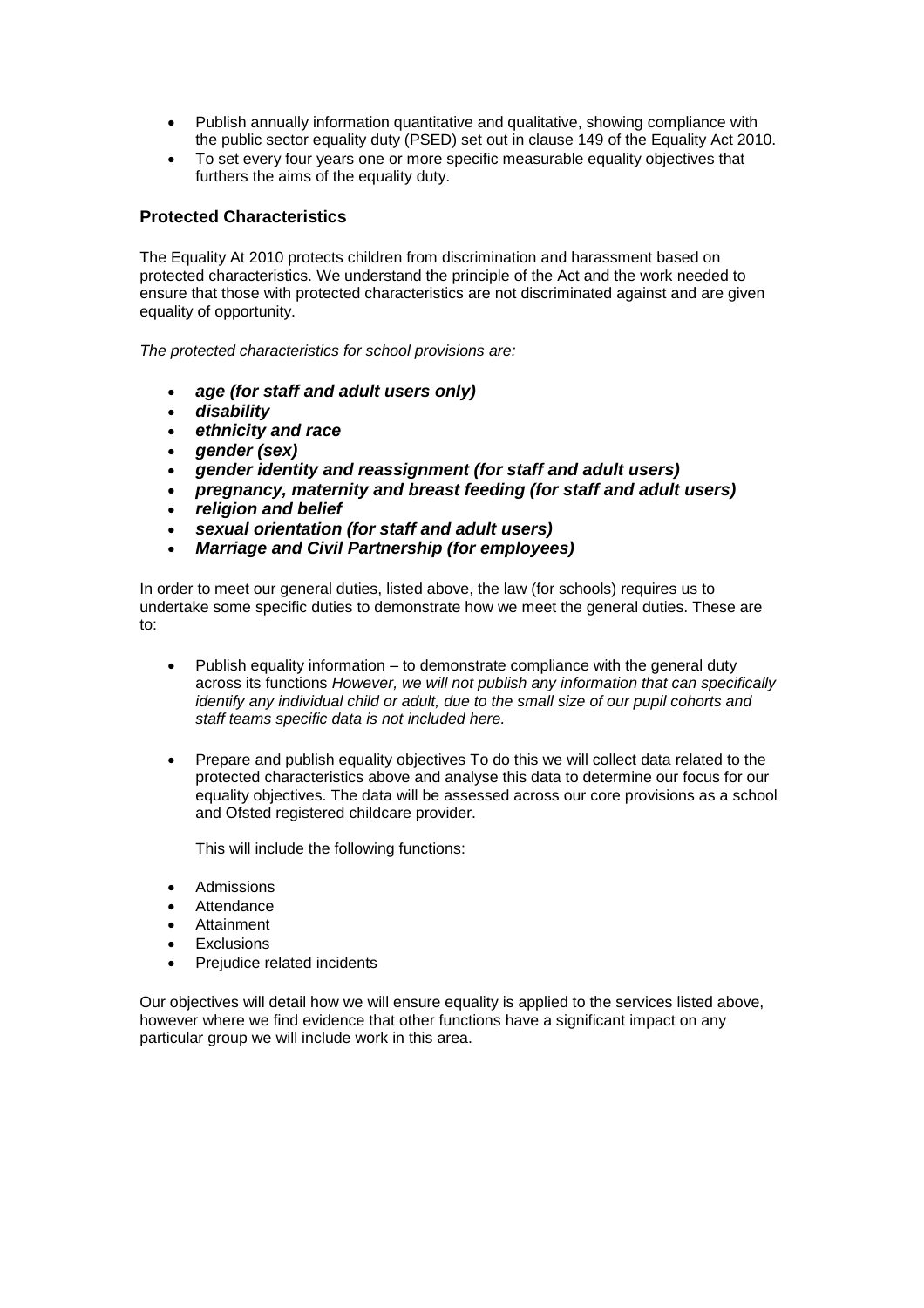**Disability:** At each Nursery School Nursery we implement accessibility plans which are aimed at:

- Increasing the extent to which disabled children can participate in the curriculum;
- Improving the physical environment of Centres to enable disabled children to take better advantage of education, benefits, facilities and services provided;
- Improving the availability of accessible information to disabled children.

Provision for disabled children is closely linked with the existing provisions for children with special educational needs. These are the same duties as previously existed under the DDA and have been replicated in the Equality Act 2010. We recognise that these duties reflect international human rights standards as expressed in the UN Convention on the Rights of the Child, the UN Convention on the Rights of People with Disabilities, and the Human Rights Act 1998

**Community Cohesion:** We welcome our duty under the Education and Inspections Act 2006 to promote community cohesion. In order to achieve a cohesive community, we strive to:

- Promote understanding and engagement between communities
- Encourage all children and families to feel part of the wider community
- Understand the needs and hopes of all our communities
- Tackle discrimination
- Increase life opportunities for all
- Ensure our teaching and curriculum explores and addresses issues of diversity

**Addressing Prejudice Related Incidents:** The Nursery Schools opposed to all forms of prejudice and we recognise that children and young people who experience any form of prejudice related discrimination may fare less well in the education system. We provide both our children, service users and staff with an awareness of the impact of prejudice in order to prevent any incidents. If incidents still occur we address them immediately and report them to the Local Authority using their guidance material.

# **Roles and Responsibilities and Publish Information**

**Chain of accountability**: The Board of Governors, supported by the Headteacher and staff, is responsible for ensuring the implementation of this scheme.

**Commitment to implementation:** The Headteacher retains overall responsibility for ensuring that the action plan is delivered effectively and reported on to Governors, via the Head Teachers report to Governors.

All staff are responsible for delivering the scheme both as employees and as it relates to their area of work. Single equality scheme Disability equality (including bullying incidents)

Threads run through other Policies and processes:

SEN/LDD (including bullying incidents) Accessibility Gender equality (including bullying incidents) Race equality (including racist incidents) Equality and diversity in curriculum content Equality and diversity in pupil achievement Equality and diversity – behaviour and exclusions Participation in all aspects of Centre life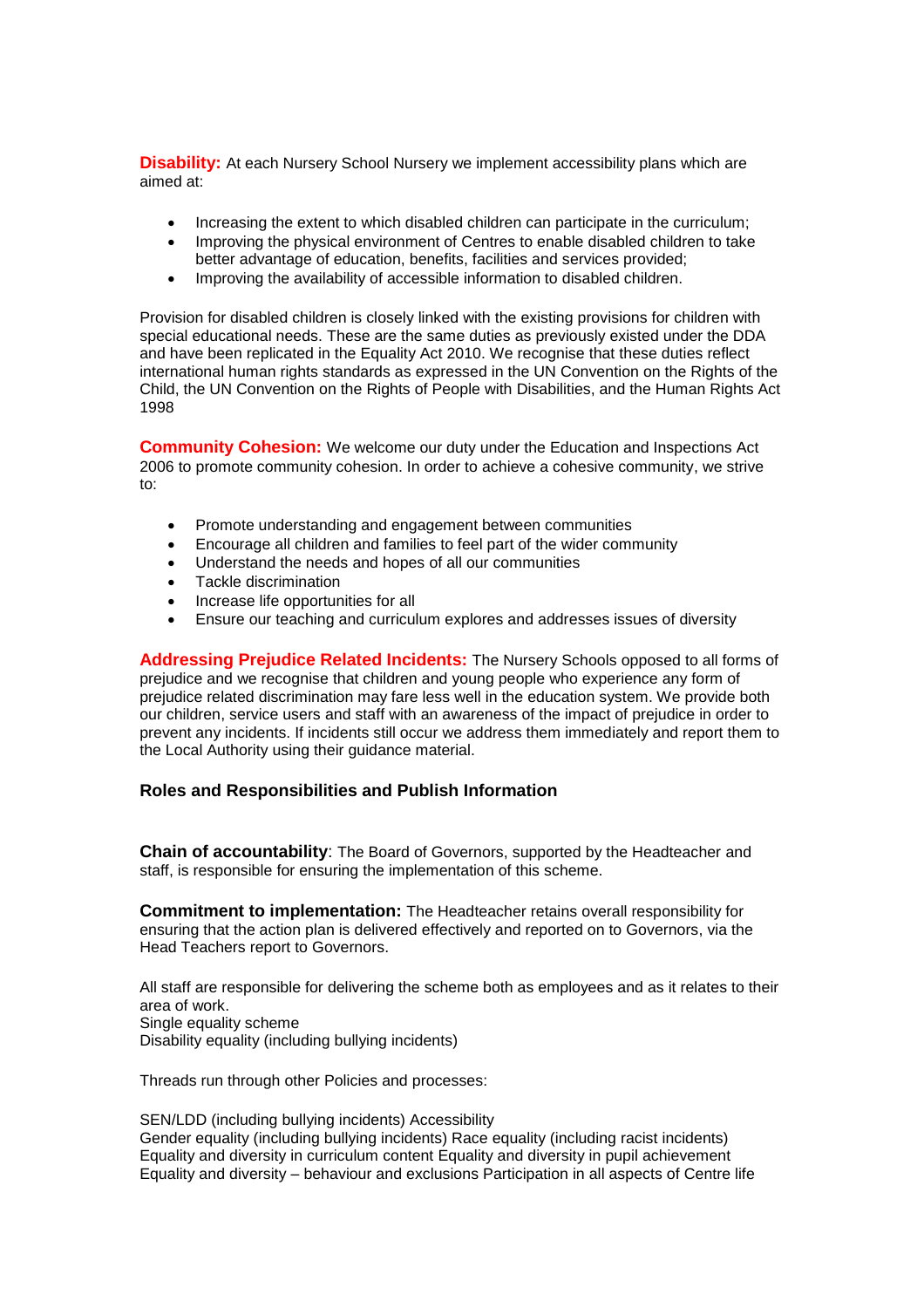Impact assessment / quality review / monitoring Stakeholder consultation Policy review Communication and publishing

**Commitment to review** The Schools equality scheme will be aligned with the School Development Plan. Its implementation will be monitored within the School's self-evaluation and other review processes as well as being updated at least annually. The basic principle underlying the new specific duties is that of 'transparency' which ensures that we fulfil the aims of the Equality Duty to eliminate discrimination, advance equality of opportunity and foster good relations between different groups. Transparency means being open about the information on which we base our decisions, on what to publish and how

**Publishing:** We will publish information annually on the School website. This information will include relevant policies and the objectives set by the School which are generally based upon model policies from Warwickshire County Council..

# **Commitment to action:**

| Responsibility                                             |                                                                                                                                                                                                                                                                                                                                                                                                                                                                                                                                                                                                                                                                                                                                                                                                                                                                                                    |  |
|------------------------------------------------------------|----------------------------------------------------------------------------------------------------------------------------------------------------------------------------------------------------------------------------------------------------------------------------------------------------------------------------------------------------------------------------------------------------------------------------------------------------------------------------------------------------------------------------------------------------------------------------------------------------------------------------------------------------------------------------------------------------------------------------------------------------------------------------------------------------------------------------------------------------------------------------------------------------|--|
| <b>Governing Body</b>                                      | Involving and engaging the whole community of each Nursery school in identifying and<br>understanding equality barriers and in the setting of objectives to address these. The<br>Governing Body will also agree the Equality Statement and objectives.<br><b>Governors will:</b>                                                                                                                                                                                                                                                                                                                                                                                                                                                                                                                                                                                                                  |  |
|                                                            | Provide leadership and drive for the development and regular review of the<br>$\bullet$<br>school's equality and other policies<br>Provide leadership and ensure the accountability of the Headteacher and senior<br>$\bullet$<br>staff for the communication and implementation of school policies<br>Highlight good practice and promote it throughout the school and wider community<br>$\bullet$<br>Provide appropriate role models for all managers, staff and children<br>$\bullet$<br>Congratulate examples of good practice from the school and among individual<br>$\bullet$<br>managers, staff and children<br>Ensure a consistent response to incidents, e.g. bullying cases and racist incidents<br>$\bullet$<br>Ensure that the school carries out the letter and the spirit of the statutory duties<br>$\bullet$<br>(and ensuring the provision of 'returns' to the local authority) |  |
|                                                            | As above including: Promoting key messages to staff, parents and children about equality<br>and what is expected of them and can be expected from the Nursery Schools in carrying out<br>the day to day duties. Ensuring that the whole community receives adequate training to<br>meet the need of delivering equality, including child awareness. Ensure that all staff are<br>aware of their responsibility to record and report prejudice related incidents.<br>Ensure fair treatment and access to services and opportunities.                                                                                                                                                                                                                                                                                                                                                                |  |
| <b>Headteacher and</b><br>Senior Leadership<br><b>Team</b> | <b>Head and senior staff will:</b><br>Implement the equality scheme, holding staff accountable for their behaviour and<br>$\bullet$<br>providing support and guidance as necessary<br>Initiate and oversee the development and review of equality policies and<br>$\bullet$<br>procedures<br>Ensure all staff are aware of their responsibility to record and report prejudice<br>$\bullet$<br>related incidents<br>Consult children, staff and stakeholders in the development and review of policies<br>$\bullet$<br>Ensure effective communication of the policies to all children, staff and<br>$\bullet$<br>stakeholders                                                                                                                                                                                                                                                                      |  |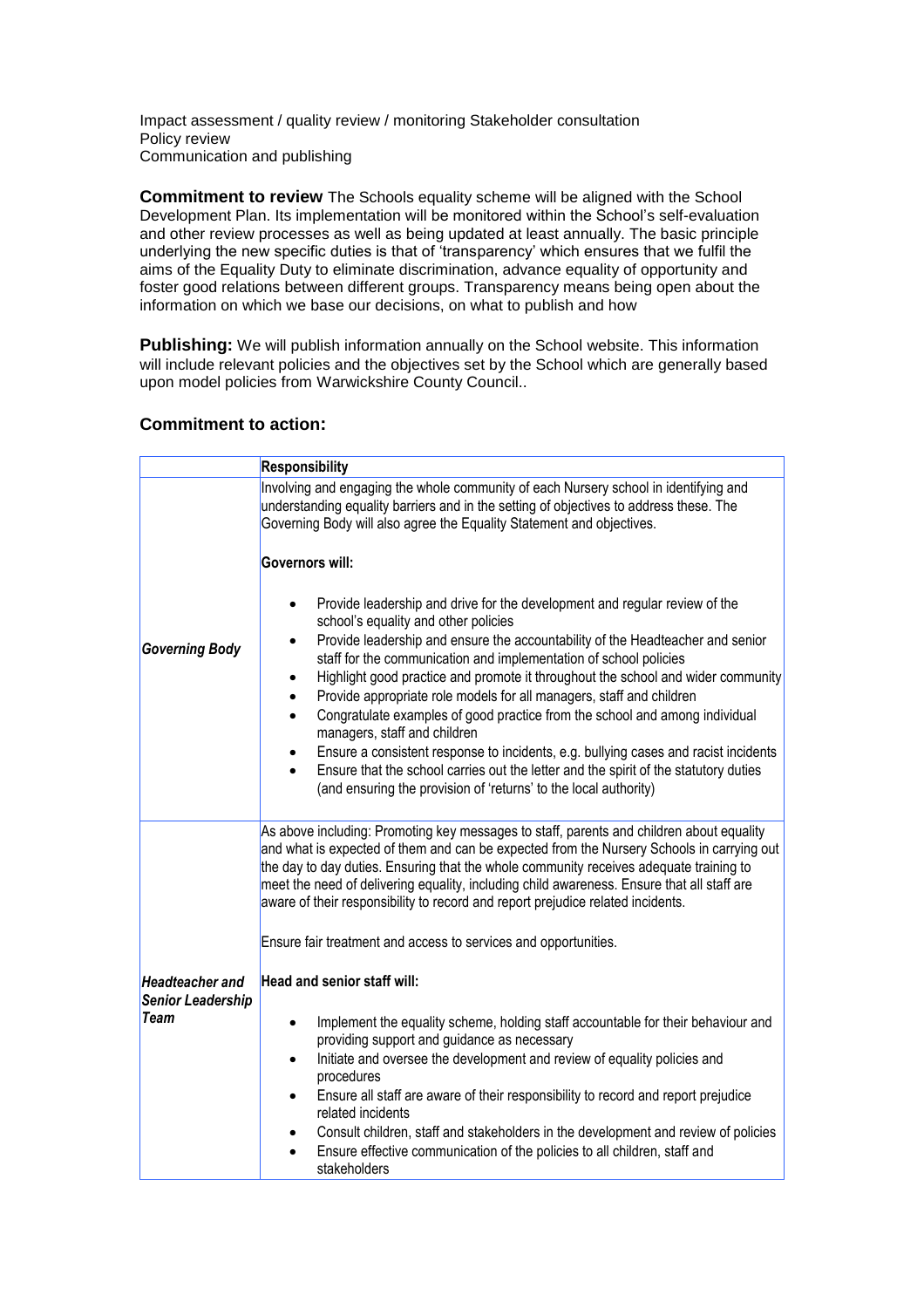|                                                    | Ensure that managers and staff are trained as necessary to carry out the policies<br>$\bullet$<br>Provide appropriate role models for all managers, staff and children<br>Highlight good practice and provide mechanisms for the sharing of good practice<br>Ensure a consistent response to incidents, e.g. bullying cases and racist incidents<br>Ensure that the school carries out its statutory duties effectively                                                                                                                                                                                                                                                                                                                                                                                |  |
|----------------------------------------------------|--------------------------------------------------------------------------------------------------------------------------------------------------------------------------------------------------------------------------------------------------------------------------------------------------------------------------------------------------------------------------------------------------------------------------------------------------------------------------------------------------------------------------------------------------------------------------------------------------------------------------------------------------------------------------------------------------------------------------------------------------------------------------------------------------------|--|
| <b>Teaching &amp; Non</b><br><b>Teaching Staff</b> | Help in delivering the right outcomes for children.<br>$\bullet$<br>Uphold the commitment made to children and parents/carers on how they can be<br>expected to be treated.<br>Behave with respect and fairness to all colleagues and children, carrying out the<br>letter and spirit of the school's equality scheme<br>Design and deliver an inclusive curriculum<br>$\bullet$<br>Support the school and the governing body in delivering a fair and equitable<br>$\bullet$<br>service to all stakeholders<br>Uphold the commitment made by the head teacher on how children and<br>$\bullet$<br>parents/carers can be expected to be treated<br>Support colleagues within the community.<br>$\bullet$<br>Raise issues with line managers which could contribute to policy review and<br>development |  |
| <b>Parents/Carers</b>                              | Take an active part in identifying barriers for each Nursery school's community and in<br>informing the governing body of actions that can be taken to eradicate these<br>Take an active role in supporting and challenging to achieve the commitment given to our<br>community in tackling inequality and achieving equality of opportunity for all.                                                                                                                                                                                                                                                                                                                                                                                                                                                  |  |
| <b>Children</b><br>(where<br>appropriate)          | Support the nursery schools to achieve the commitment made to tackling inequality by<br>learning about rights, respect and values. Uphold the commitment made by the head<br>teacher on how children and parents/carers, staff and the wider school community can be<br>expected to be treated.                                                                                                                                                                                                                                                                                                                                                                                                                                                                                                        |  |
| <b>Local Community</b><br><b>Members</b>           | Take an active part in identifying barriers for the Nursery Schools's community and in<br>informing the governing body of actions that can be taken to eradicate these<br>Take an active role in supporting and challenging the Schools to achieve the commitment<br>made to the school community in tackling inequality and achieving equality of opportunity for<br>all.                                                                                                                                                                                                                                                                                                                                                                                                                             |  |

We will ensure that the whole school community is aware of the Equality & Diversity Statement and our published equality information and objectives by publishing them on our website.

# **Engagement: Involving our learners, parents/carers and others**

*'We have welcomed the participation and involvement of people from broad and diverse backgrounds and of different abilities through questionnaires, discussions, parents forums, children's voice, observations, staff knowledge, participation and relationships with users, professionals feedback, advisory board meetings.* 

*When deciding what to do to tackle equality issues, we will consult and engage both with people affected by our decisions - parents, children, staff, members of the local community – and with people who have special knowledge which can inform the school's approach, such as disability equality groups and other relevant special interest organisations. Evidence of this engagement will be included in the review of the SDP, through the School Self Evaluation process and in reports to Governors* 

#### **Using information: Evaluating the impact in terms of the outcomes**

 We make regular assessments of children' learning and use this information to track children' progress, as they move through the School. As part of this process, we regularly monitor the performance of different vulnerable groups, to ensure that all